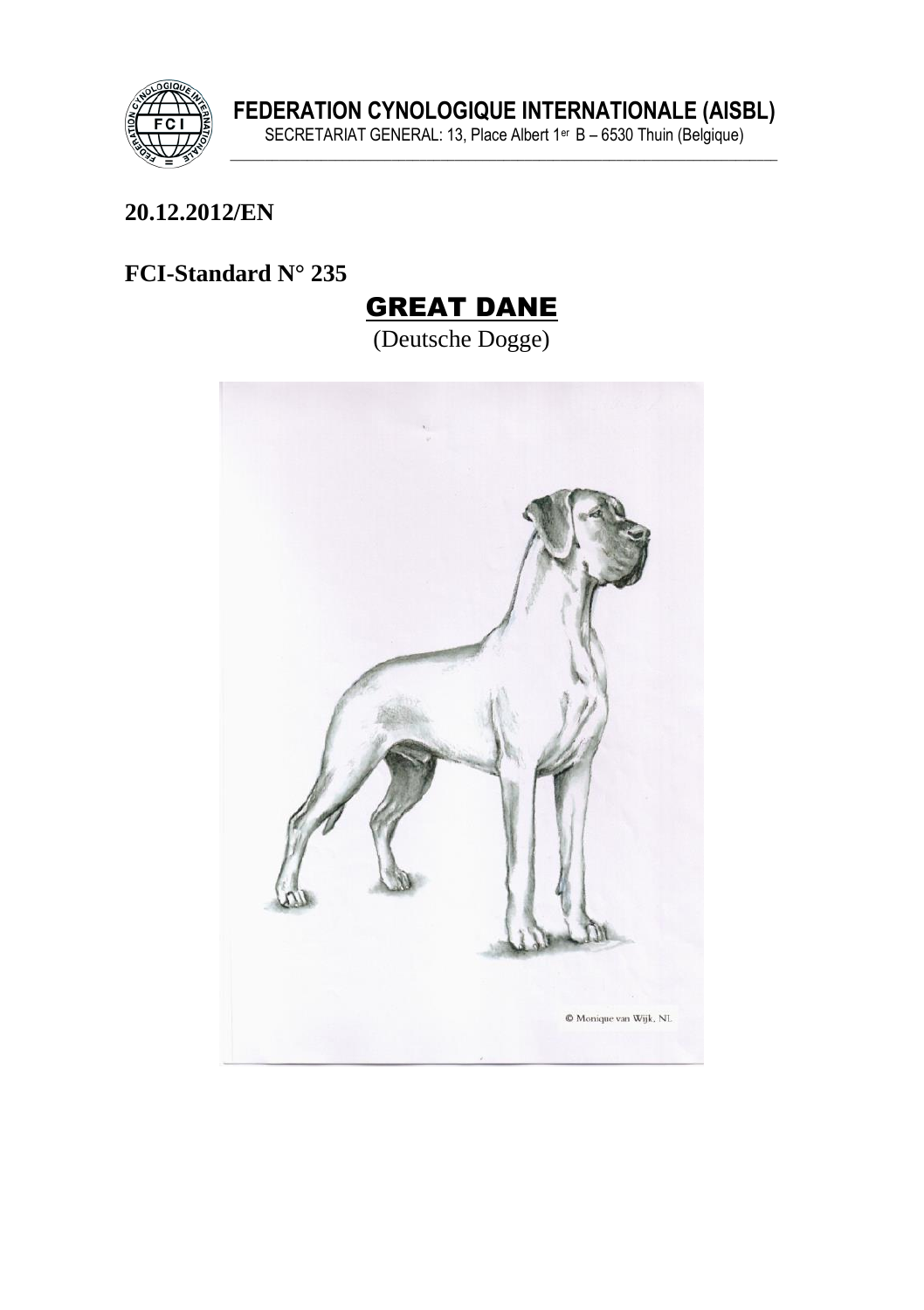**TRANSLATION**: Mrs. C. Seidler, revised by Mrs R. Sporre-Willes, E. Peper and C. Bailey / Official language (DE).

**ORIGIN**: Germany.

#### **DATE OF PUBLICATION OF THE OFFICIAL VALID STANDARD**: 08.10.2012.

**UTILIZATION**: Companion, watch- and guard dog.

| <b>FCI-CLASSIFICATION:</b> Group 2 Pinscher and Schnauzer – |                        |  |                               |
|-------------------------------------------------------------|------------------------|--|-------------------------------|
|                                                             |                        |  | $Molossoid$ breeds $-Swiss$   |
|                                                             |                        |  | <b>Mountain and Cattle</b>    |
|                                                             |                        |  | Dogs.                         |
|                                                             |                        |  | Section 2.1 Molossoid breeds, |
|                                                             |                        |  | Mastiff type.                 |
|                                                             | Without working trial. |  |                               |

**BRIEF HISTORICAL SUMMARY**: As forerunners of the present day Great Dane, one must look at the old "Bullenbeisser" (Bulldog) as well as the « Hatz-and Saurüden » (Hunting and wild boar hounds), which were midway between the strong Mastiff of English type and the fast, handy Greyhound. The term Dogge was at first understood to mean a large, powerful dog, not of any particular breed. Later, particular names such as Ulmer Dogge, English Dogge, Great Dane, Hatzrüde (Hunting Dog), Saupacker (boarfinder) and Grosse Dogge (Great Dogge), classified these dogs according to colour and size.

In the year 1878 a Committee of seven was formed in Berlin, consisting of active breeders and judges with Dr. Bodinus in the chair, which made the decision to classify all the forenamed varieties as "Deutsche Doggen" (Great Danes). Thus the foundation was laid for the breeding of a separate German breed.

In the year 1880, on the occasion of a show in Berlin, the first standard for the Deutsche Dogge was laid down.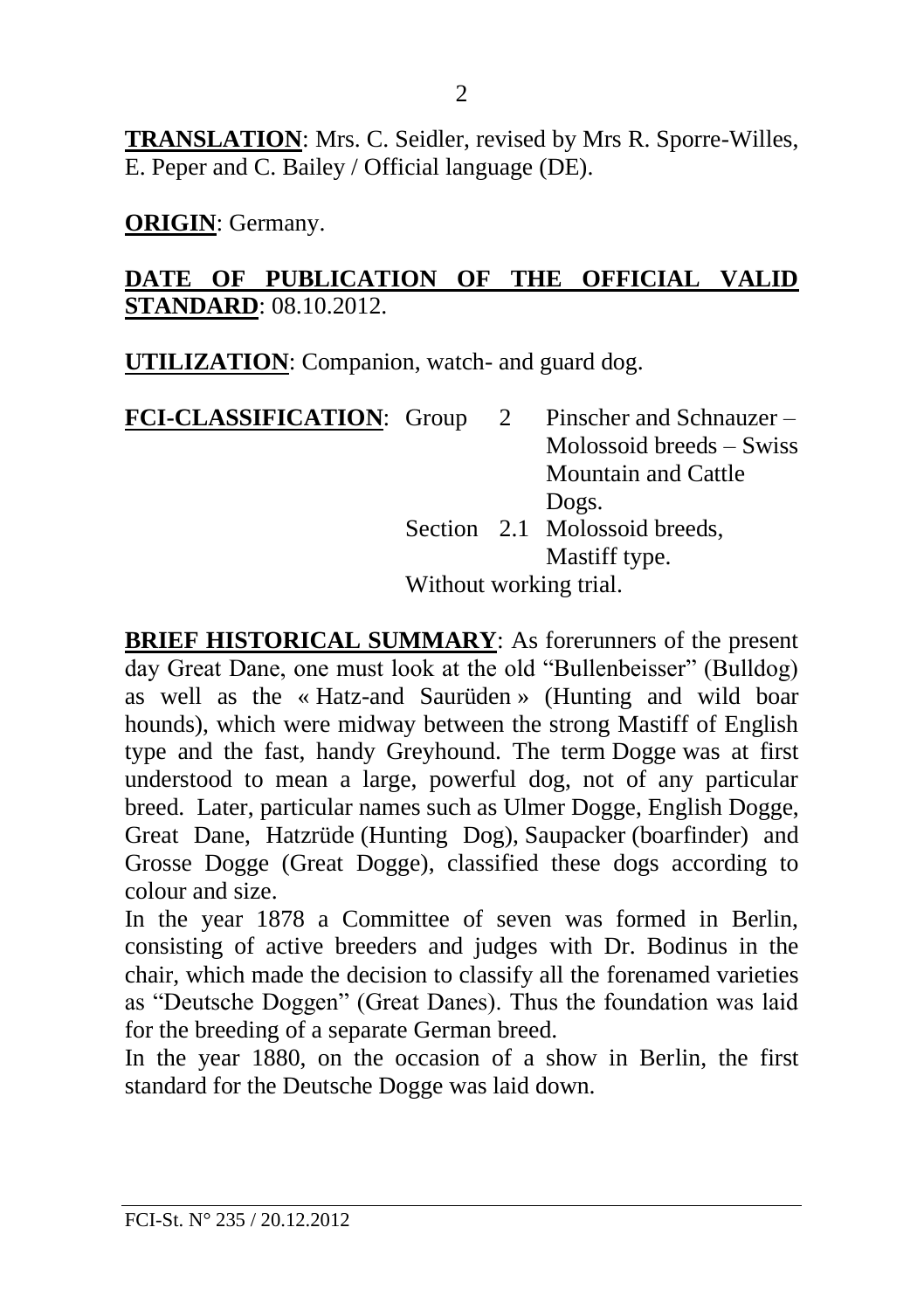This standard has been taken care of since the year 1888 by the "Deutsche Doggen Club 1888 e.V." (German Doggen Club, registered Club 1888) and frequently been revised over the years. The present Standard meets the requirements of the F.C.I.

**GENERAL APPEARANCE**: The Great Dane in his noble appearance combines a large, powerful well constructed body with pride, strength and elegance. By substance together with nobility, harmonious appearance, well proportioned outlines, as well as an especially expressive head, the Great Dane strikes the onlooker as a noble statue, never coarse or with refined elegance. Perfect in balance and always with clearly defined sexual dimorphism. He is the Apollo amongst all breeds.

**IMPORTANT PROPORTIONS**: Almost square in build, this applies particularly to males. Females can be a little longer in body.

**BEHAVIOUR/TEMPERAMENT:** Friendly, loving and devoted to his owners. Might be reserved towards strangers, but required is a confident, fearless, easily tractable, docile companion and family dog with high resistance to provocation and without aggression.

**HEAD**: In harmony with the general appearance. Long, narrow, distinct and expressive. Never wedge shaped. Finely chiselled, especially under the eyes. The distance from tip of nose to stop and from stop to the slightly defined occipital bone should be as equal as possible. The upper lines of muzzle and skull should definitely run parallel. The head must appear narrow seen from the front with bridge of nose as broad as possible.

#### CRANIAL REGION:

Skull: Superciliary ridges well developed but not protruding. Stop: Clearly defined.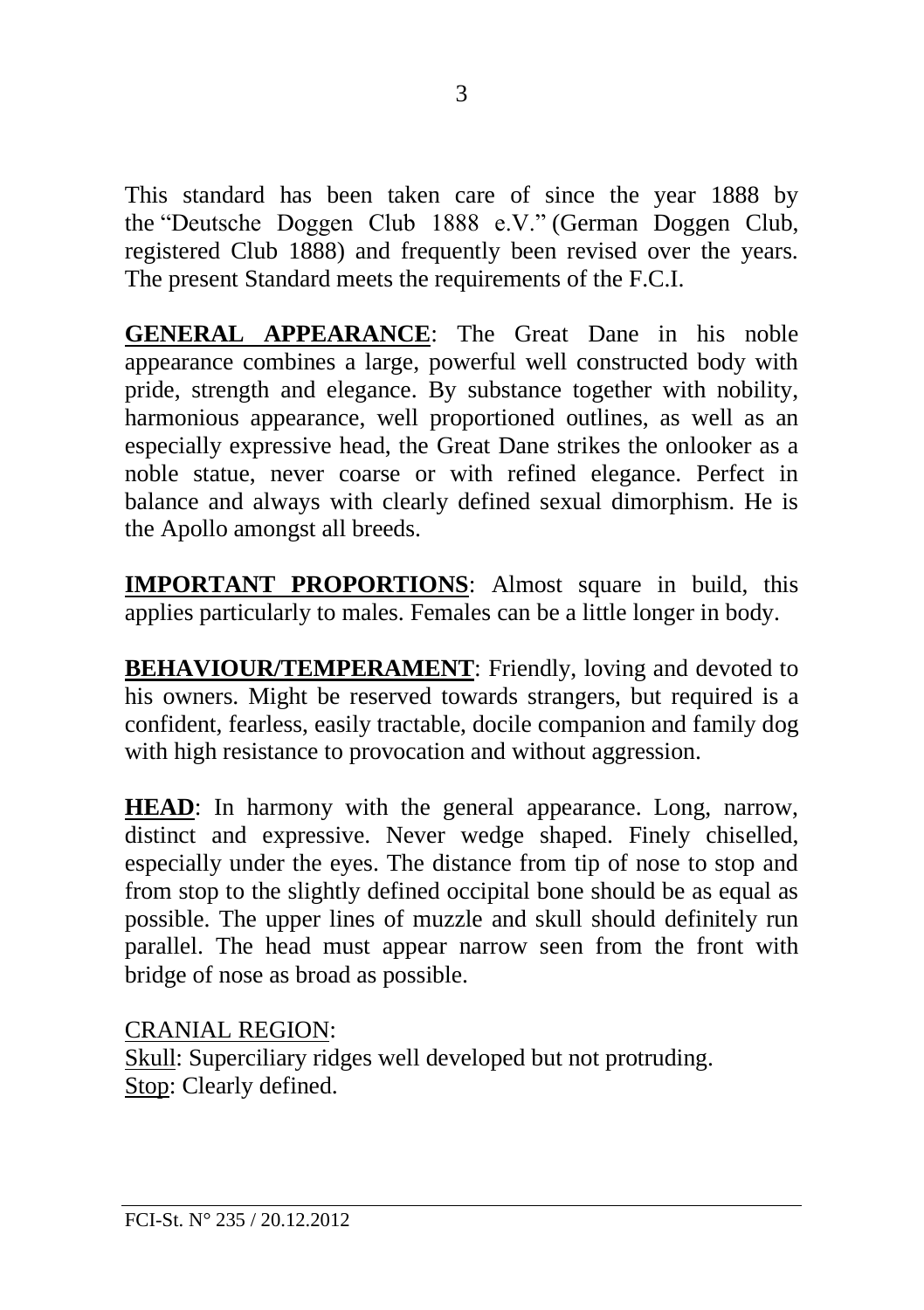FACIAL REGION:

Nose: Well developed, more broad than round with large nostrils. Must be black with the exception of harlequins (white with black patches). In these a black nose is desired but a butterfly nose (black with pink patches) or flesh coloured nose is tolerated. In blue dogs the colour of the nose is anthracite (diluted black).

Muzzle: Deep and as rectangular as possible. Bridge of nose must never be concave (dish shaped), convex (roman nose) or falling away in front part (eagle nose).

Lips: Well defined corners of lips. Lips neither lacking flews nor being too pendulous or rolled in. Dark pigmented lips. In harlequins not totally pigmented or flesh coloured lips are tolerated.

Jaws/Teeth: Well developed broad jaws. Strong sound and complete scissor bite (42 teeth according to the dentition formula). Any deviation from a complete scissors bite (except for PM1s in lower jaw) is highly undesirable.

Cheeks: Cheek muscles only slightly defined and in no way protruding.

**EYES**: Of medium size with lively friendly intelligent expression. Almond shaped with close fitting lids. Eyes not set too wide apart or slit eyes. As dark as possible, light piercing or amber coloured eyes are undesirable. Although in blue dogs slightly lighter eyes are tolerated. In harlequins pale (ice blue) eyes or two differently coloured eyes are to be tolerated.

**EARS**: Naturally pendant set on high, but not lifted above skull or hanging low. Medium sized. Front edges lying close to cheeks but neither hanging flat nor standing off from sides of head.

**NECK**: Long, clean, muscular and never short or thick. Well formed set on, tapering slightly towards the head, with arched neckline. Carried upright but inclined slightly forward, but no ewe neck. Throatiness or dewlap is highly undesirable.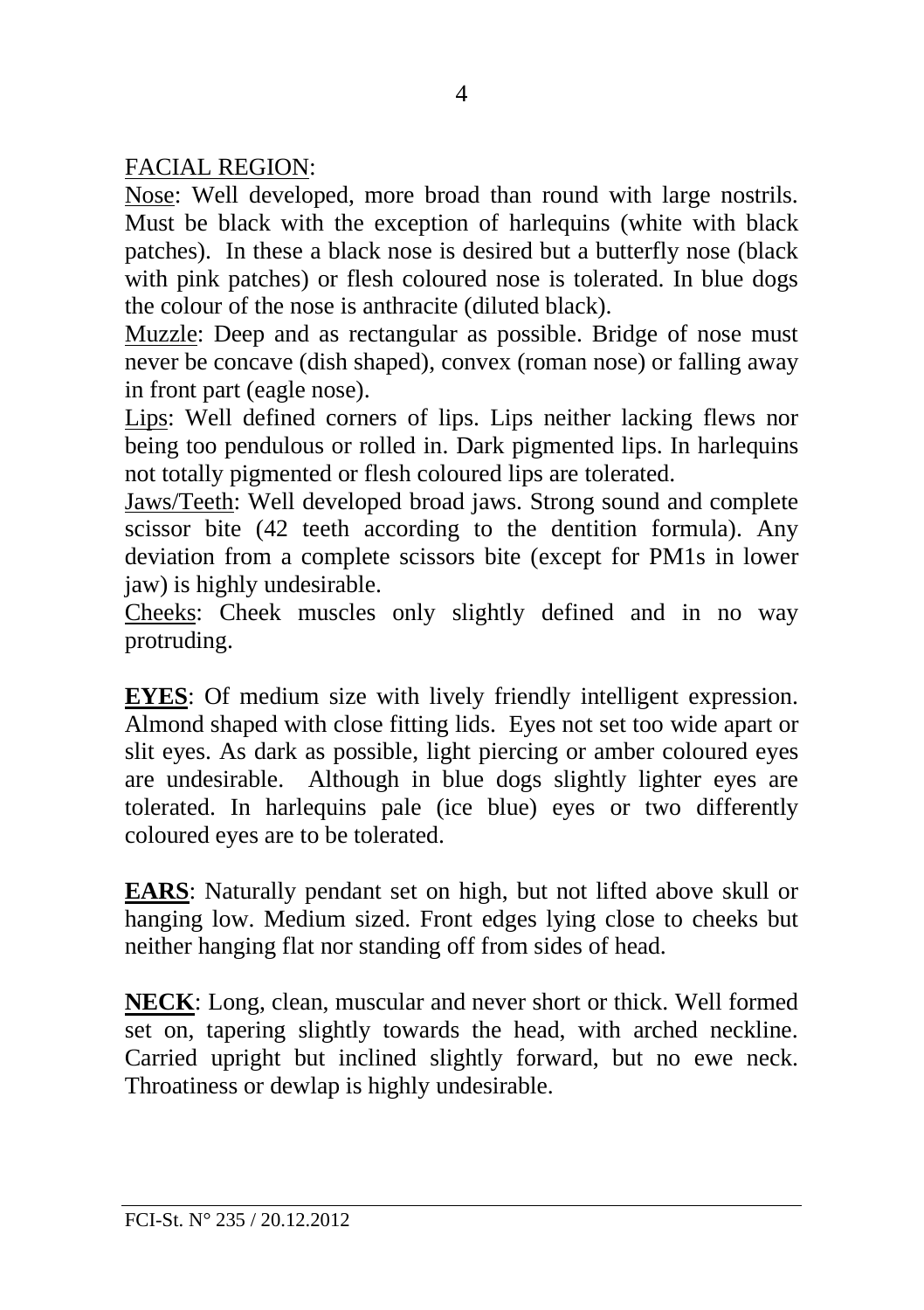## **BODY**:

Withers: The highest point of the strong body. It is formed by the points of the shoulder blades which extend beyond the spinal processes.

Back: Short and firm, in almost straight line falling away imperceptibly to the rear. Back never to be long or with top line rising towards the rear.

Loin: Slightly arched, broad, strongly muscled.

Croup: Broad, well muscled. Sloping slightly from hipbone to tail set, imperceptibly merging into the tail set. Croup must never fall away steeply or be completely flat.

Chest: Reaching to the elbows. Well sprung ribs, reaching far back. Ribs must never be barrel shaped or flat. Chest of good width and depth and must never look flat sided or shallow. Well marked forechest, although breastbone must not be too strongly pronounced.

Underline and belly: Belly well tucked up towards rear, forming a nicely curved line with the underside of the brisket. It is not desirable that females retain a slack belly line after maternal duties.

**TAIL**: Reaching to the hocks, must not be too long or too short. Set on high and broad, neither too high nor too low. Not too thick, tapering evenly towards tip. In repose tail is hanging down with natural curve. When the dog is alert or moving the tail is carried slightly sabre-like but not markedly above the backline, must never be carried above the back line. Hook tail or curled tail as well as a tail carried sideways are highly undesirable. Bristle hair on tail undesirable.

# **LIMBS**

## FOREQUARTERS:

General appearance: Must be sufficiently angulated and with strong bone and muscles.

Shoulder: Strongly muscled. The long, slanting shoulder blade forms an angle of 100 to 110 degrees with the upper arm.

Upper arm: Strong and muscular, close fitting should be slightly longer than the shoulder blade.

Elbow: Turned neither in nor out.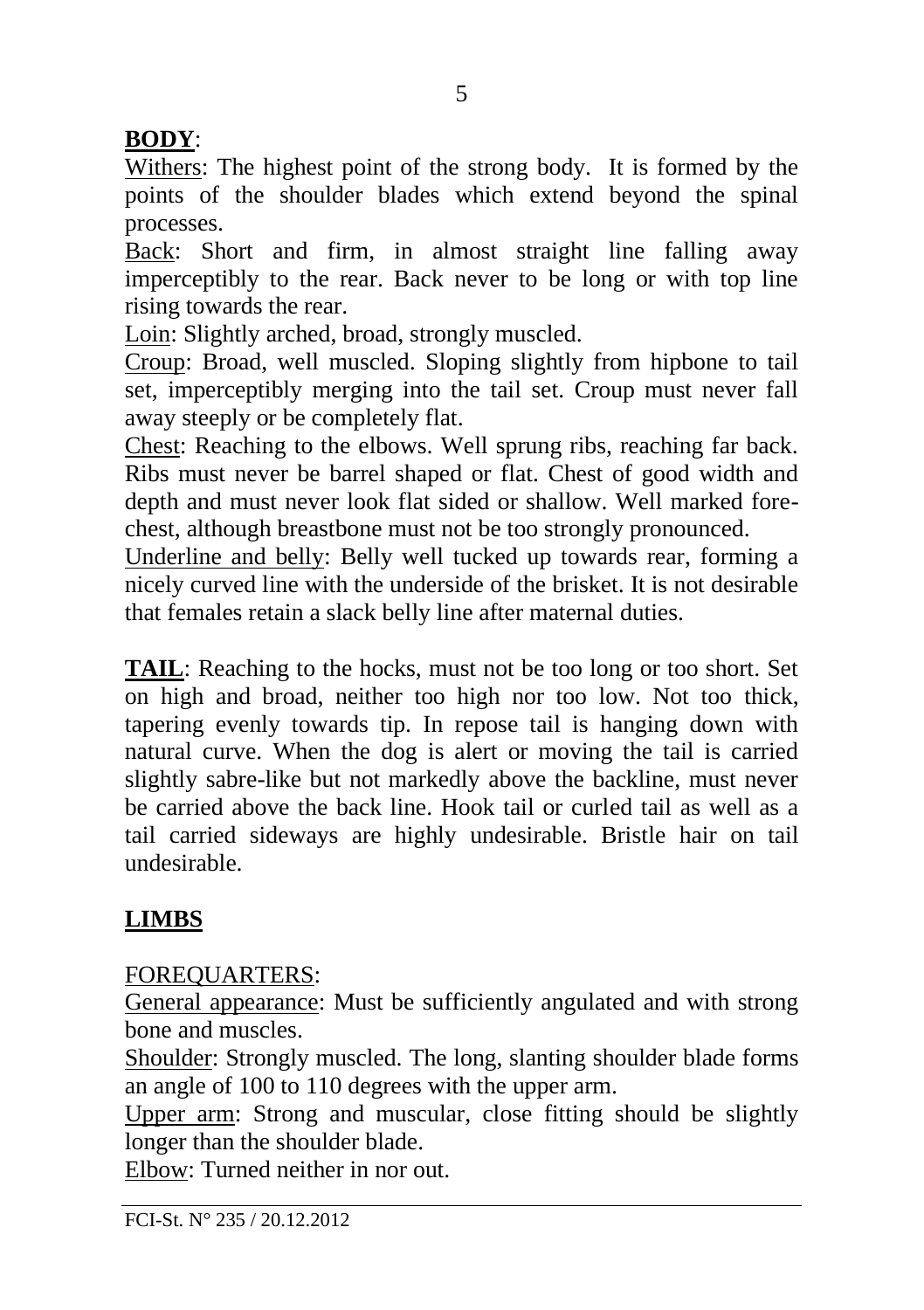Forearm: Strong, muscular. Seen from front and side, completely straight with vertical stance.

Carpus (Wrist): Strong, firm, only slightly standing out from the structure of the forearm.

Metacarpus (Pastern): Strong, straight when seen from the front, seen from the side, barely slanting forwards.

Forefeet: Rounded, well arched, well-knit toes (cat feet). Nails short, strong and as dark as possible.

#### HINDQUARTERS:

General appearance: The whole skeleton is covered by strong muscles which make the croup, hips and upper thighs appear broad and rounded. The strong well angulated hind legs, viewed from behind, are parallel to the front legs.

Thigh: Long, broad, very muscular.

Stifle (Knee): Strong, positioned almost vertically under the hip joint.

Lower thigh: Long, of approximately the same length as the upper thigh. Well muscled.

Hock joint: Strong, firm, turning neither in nor out.

Metatarsus (Rear pastern): Short, strong, standing almost vertical to the ground.

Hind feet: Rounded, well arched, well-knit (cat feet). Nails short, strong and as dark as possible.

**GAIT / MOVEMENT**: Harmonious, lithe, covering a lot of ground, slightly springy. Never with a short stride or pacing. Legs must be parallel in movement, both coming and going and always well coordinated between front and rear.

**SKIN**: Tight fitting. In solid colours, well pigmented. In harlequins, the distribution of pigment mainly corresponds to the markings.

#### **COAT**:

Hair: Very short, dense, smooth and close lying, glossy. Must never be coarse, dull or a double coat.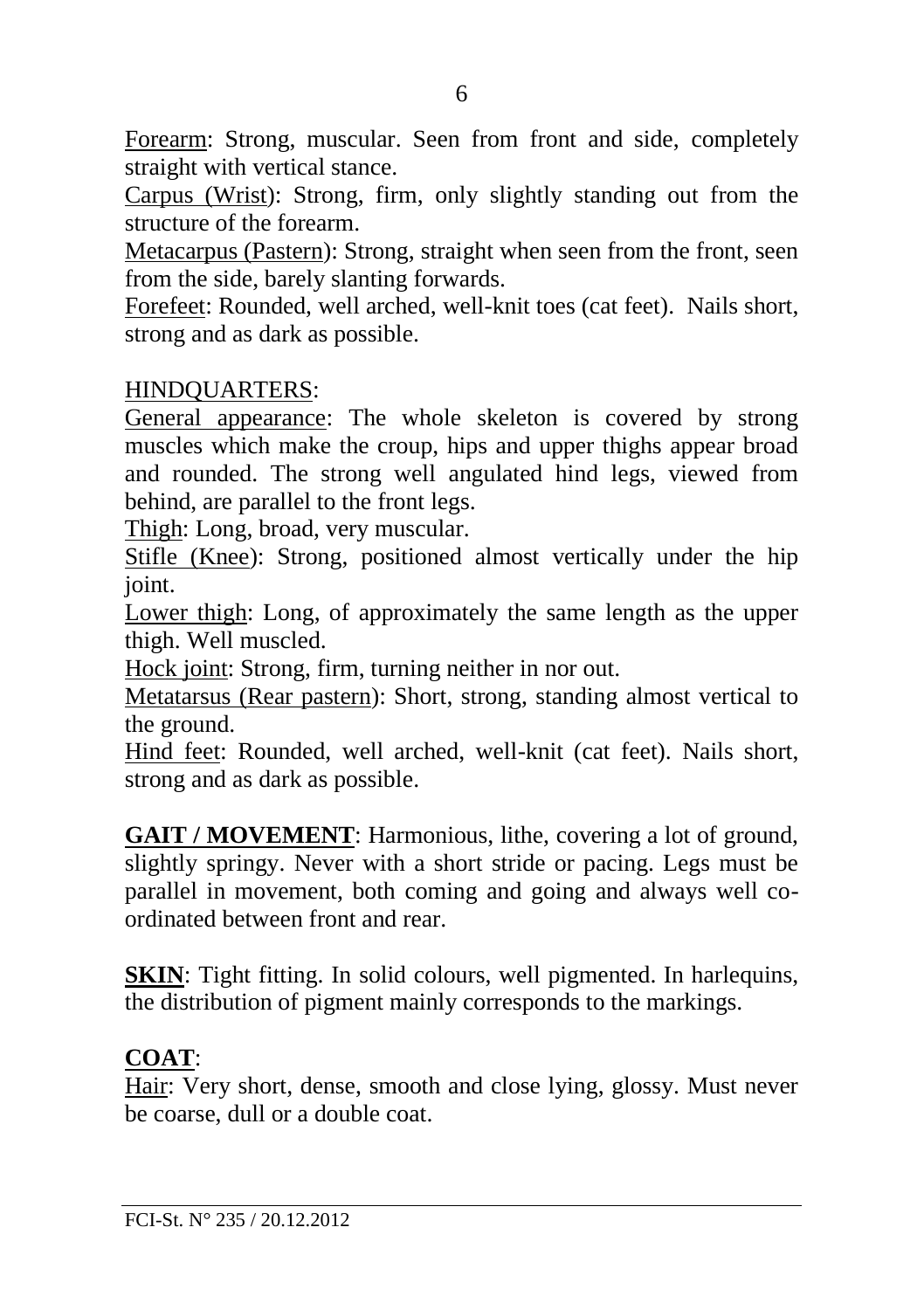Colour: The Great Dane is bred in three separate colour varieties: Fawn and brindle, harlequin and black, and blue.

Fawn: Light gold fawn to deep gold fawn. Black mask desired. Never to be grey fawn, blue fawn or a sooty fawn colour No white markings.

Brindle: Basic colour, light to deep gold fawn with black stripes as regular and clearly defined as possible, running with the direction of the ribs. Black mask desired. Never with washed-out streaks. No white markings.

Harlequin (white with black splashed patches): Basic colour pure white, preferably with no ticking. Pure black patches well distributed all over the body, having the appearance of being torn. Grey or brownish patches or nuances of those colours in the black are undesirable as well as blue-grey ticking in the white. So called "Grautiger" occur, they are neither desirable nor to be disqualified.

Black: Jet black, white markings on chest and feet permitted. Included here are "Manteltiger" in which the black covers the body like a coat ("mantel") or blanket and muzzle, throat, chest, belly, legs and tip of tail may be white. Also, dogs with basic white colour and large black patches so called "Plattenhunde". The black colour must never have nuances of fawn or brown or bluish black colour.

Blue: Pure steel blue, white markings on chest and feet permitted. Never with a fawn nuance or blackish blue colour.

#### **SIZE AND WEIGHT**:

Height at the withers:

Males: at least 80 cms, should not exceed 90 cms. Females: at least 72 cms, should not exceed 84 cms.

**FAULTS**: Any departure from the foregoing points should be considered a fault and the seriousness with which the fault should be regarded should be in exact proportion to its degree and its effect upon the health and welfare of the dog.

- Insufficient stop.
- Rolled in lip (the lower lip is pinched between the incisives of upper and lower jaw).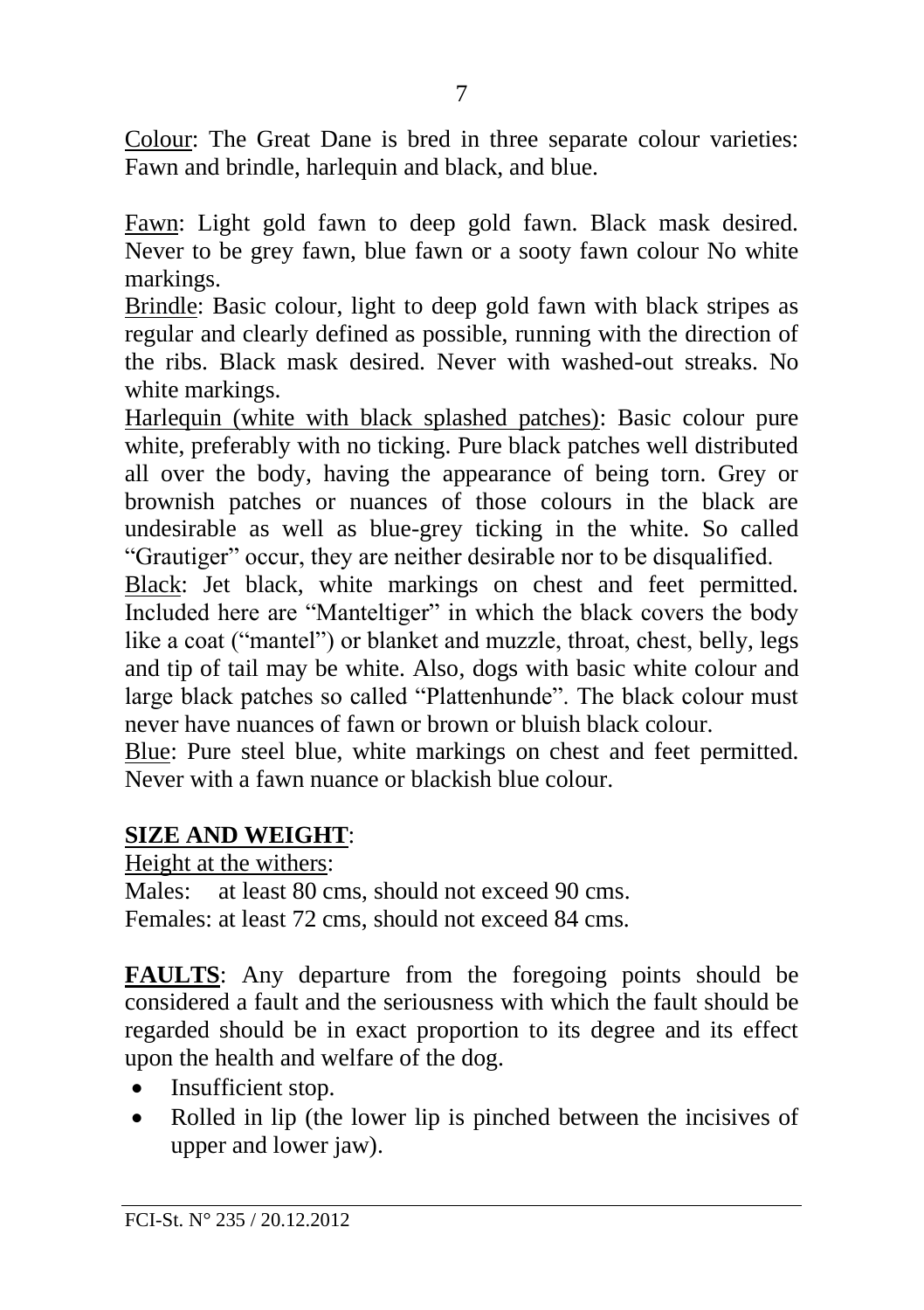- Irregular position of individual incisors as long as the bite remains correct, teeth too small. Partial pincer bite.
- Eyes protruding or too deeply set.
- Shoulders that are loose or loaded or with upright shoulder blades.
- Elbows lose.
- Carpus bent, enlarged, or knuckling over.
- Pasterns which are markedly weak, too sloping or too upright.
- Hindquarters with too much or too little angulations.
- Hock joints that are open, enlarged or unstable.
- Cow hocked as well as rear pasterns too close together. Dewclaws.
- Feet splayed or long.

## **SEVERE FAULTS**:

- Lacking self-confidence, shy, nervous.
- Apple head and too prominent cheek muscles.
- Slack eye lids and showing red haw.
- Sway back or roach back.
- Croup sloping too much.
- Constant pacing.
- Tail which is damaged thickened at the tip or which has been docked.

## **DISQUALIFYING FAULTS**:

- Aggressive or overly shy dogs.
- Any dog clearly showing physical or behavioural abnormalities.
- Fear-biting, easily provoked.
- Liver coloured or split nose.
- Bite that is overshot, undershot or a wry mouth, pincer bite, missing teeth apart from two P1 in the lower jaw.
- Ectropion, entropion or macroblepharia.
- Wall eyes or differently coloured eyes in all solid colours, except in harlequins.
- Tail with kink (i.e. deformed vertebrae).
- Silver blue or isabella colour in fawns and brindles.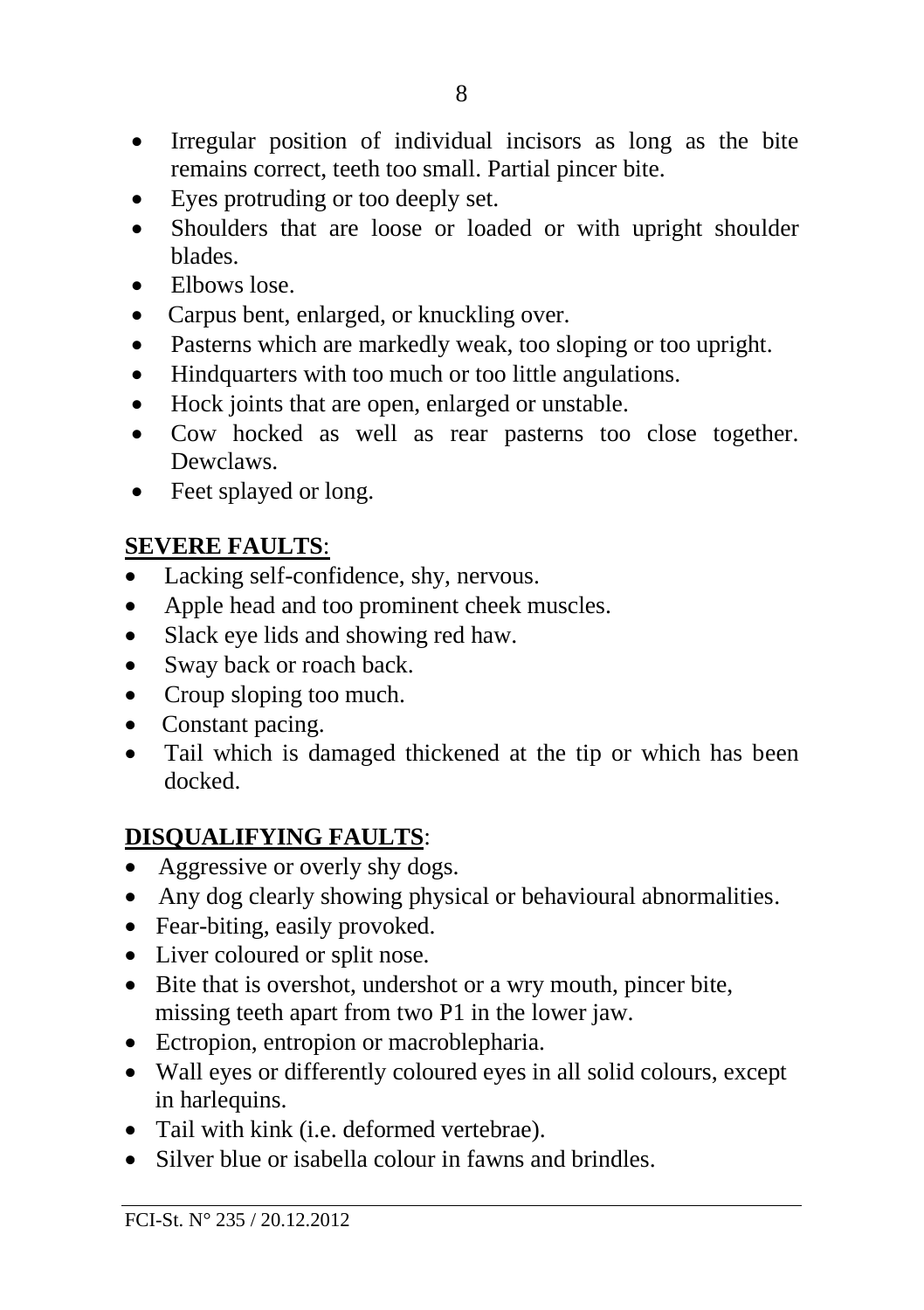- Fawn, brindle or blue dogs with white as blaze, collar, socks or on tip of tail.
- Miscoloured harlequins: brindle or blue patches ('porcelain tiger'), white with fawn.
- Albino, i.e. no pigmentation.
- Deafness.
- Below minimum height.

# **N.B.:**

- Male animals should have two apparently normal testicles fully descended into the scrotum.
- Only functionally and clinically healthy dogs, with breed typical conformation should be used for breeding.